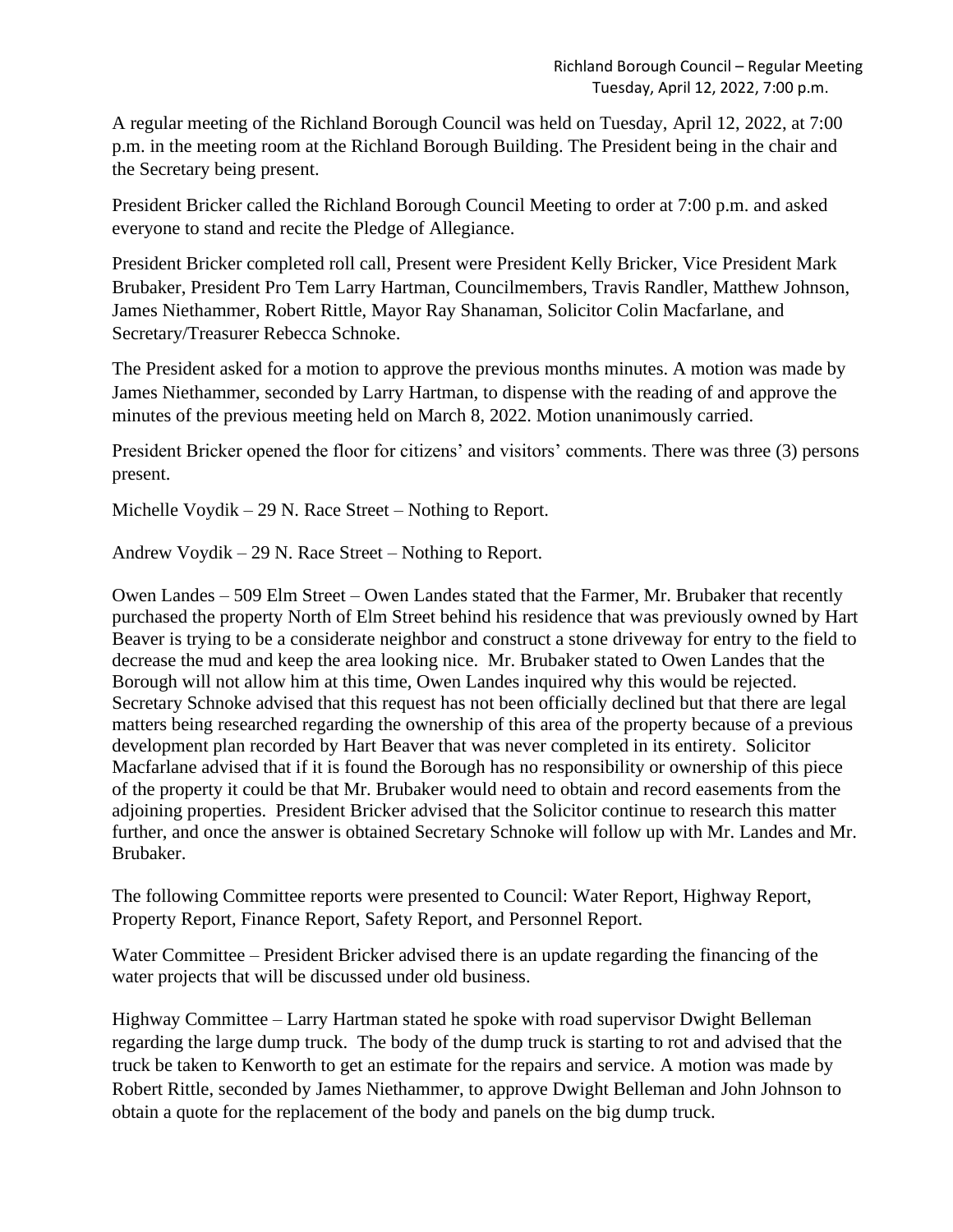Property Committee – Nothing to Report.

Personnel Committee – President Bricker stated that the committee is still working on personnel forms and a meeting was held with Dwight Belleman and John Johnson and everything is going well.

Finance Committee – Nothing to Report.

Safety Committee – Councilmember Travis Randler advised that he is in the final stages of the permit process, and he will be following up with Borough Secretary Becky Schnoke regarding the PennDOT permits for the Annual Lebanon County Fire Fighters Parade. Secretary Schnoke advised that letters requesting fire police services were mailed to surrounding municipalities.

A motion was made by James Niethammer, seconded by Mark Brubaker, to accept the Committee Reports. Motion unanimously carried.

The following reports were presented to Council: Mayor Report, Road Supervisor Report, Office Report, Solicitor Report, Code Enforcement, and State Police Report.

Mayor Report – None submitted. Mayor Ray Shanaman stated that he would like to see the fire hydrants along the parade route painted before the Fireman's Parade on June 18, 2022. Mayor Ray Shanaman expressed his complaint regarding the condition of the last property on the right when leaving the Borough and going towards the Millardsville Quarry. President Bricker stated she will speak with Dwight Belleman and John Johnson to have the hydrants along the parade route painted prior to June 18, 2022.

Road Supervisor's Report – There were no questions on the report. President Bricker advised that street sweeping will occur on May  $21<sup>st</sup>$  and  $22<sup>nd</sup>$ .

Water Report – There were no questions on the report.

Office Report – There were no questions on the report.

Solicitor's Report – There were no questions on the report.

Code Enforcement Officer Report – There were no questions on the report.

Police Report – There were no questions on the report.

MRJA Report – Meeting was held April 4, 2022, electronic copies of the monthly reports are on file and available for viewing upon request, the next meeting will be held May 2, 2022.

A motion was made by Mark Brubaker, seconded by Robert Rittle, to accept the Officials Reports. Motion unanimously carried.

Secretary Rebecca Schnoke advised that the Financial Reports for March 2022 were currently unavailable due to the timing of the 2021 financial audit. The March 2022 financial reports will be presented for review and approval at the next regularly scheduled Borough Council meeting to be held May 10, 2022.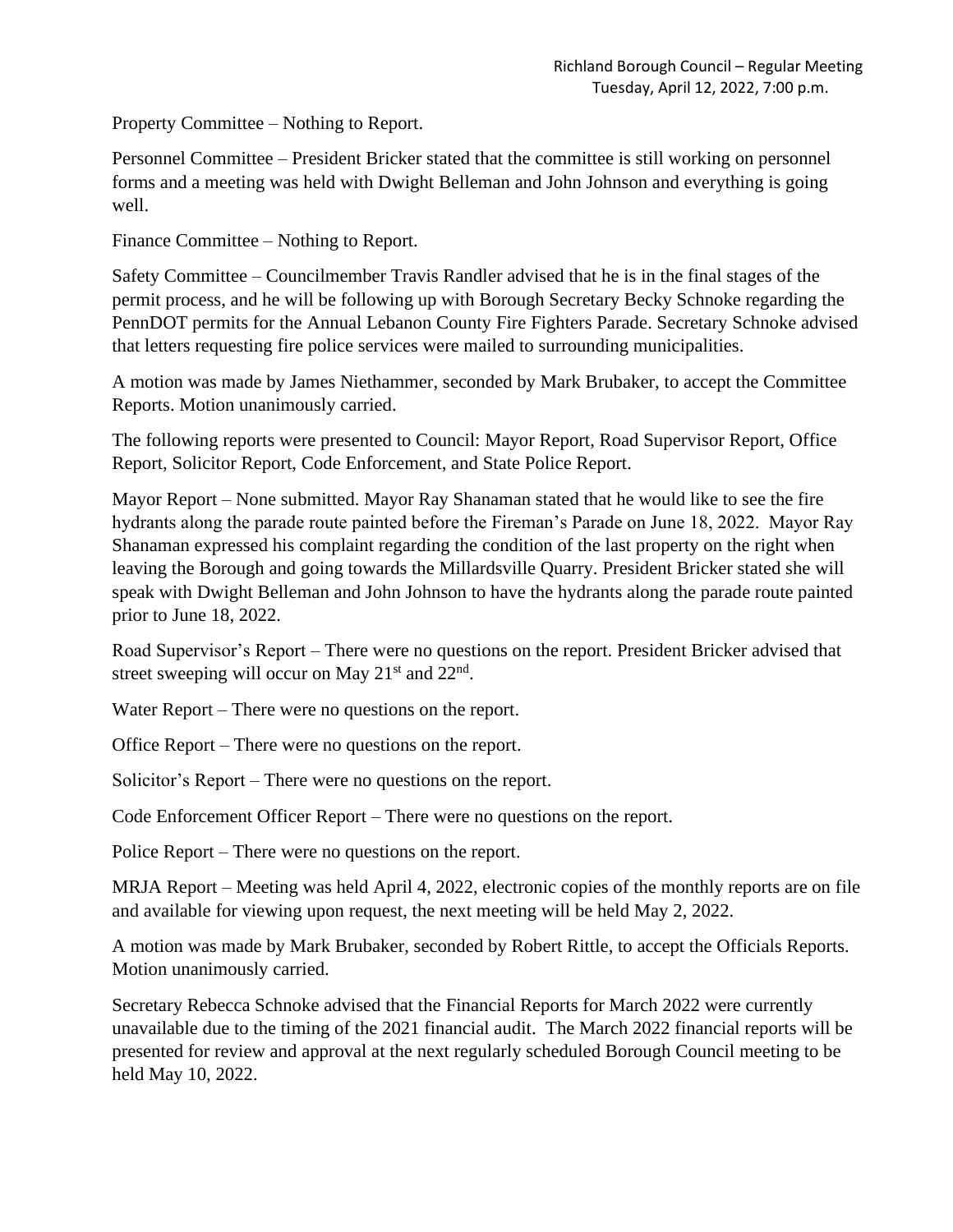The invoices were presented and reviewed by Councilmember James Niethammer. A motion was made by Matthew Johnson, seconded by Larry Hartman, to pay all the invoices submitted; Motion unanimously carried.

A motion was made by James Niethammer, seconded by Matthew Johnson, to ratify the bills paid; Motion unanimously carried.

The following communications were received:

- February 2022 Monthly Municipal Report from Eagle Disposal, 5.15 Tons of recycling.
- Zoning/Building Permits & Applications from Kraft Code Services.
	- ➢ 2 Zoning/Building Permit applications received: Troy & Amanda Gogets (Above Ground Pool), Blue Lake Industries (Concrete Pad for Loading Dock/Storage Space)
	- ➢ 2 Zoning/Building Permits Issued: J.R. Martin Home improvements (307 Maple St. Addition), Shawn Stover (11 E. Main St. Change of Use & Occupancy)
- Lebanon County Conservation District notice to preserve 151.02 acres at 138 Flanagan Road & NS Elm Street.
- 2022 Liquid Fuels allocation in the amount of \$43,771.21 received.

## Old Business:

President Bricker advised that Daryl Peck with Concord Financial Advisors is not present because at this time we are taking a time out regarding bank financing for the water projects. A time out is being taken to do our due diligence to research potentially better financing options that have been brought to our attention. Once all options have been explored, we will revisit the bank financing options with Daryl Peck of Concord Public Financial Advisors

President Bricker presented a draft of a program advertisement for the Lebanon County Fireman's Convention that was created by Secretary Schnoke. A motion was made by James Niethammer, seconded by Mark Brubaker, to approve the program advertisement as presented and submitted for the Lebanon County Fireman's Convention; Motion unanimously carried. President Bricker asked if the Borough Council would like to enter any pieces to be included in the parade and that there is no entry fee. Mark Brubaker stated that Neptune Fire Company Chief Stan Smith previously mentioned having the Borough pickup truck drive the parade route right before the start of the parade to signal the start of the event, Council members agreed that this would be a good idea. Vice President Brubaker stated that he will speak with Chief Stan Smith to get more details on this matter.

President Bricker provided an upgrade regarding PennDOT's N. Race Street resurfacing project Update. President Bricker advised there have been no changes to the PennDOT plans proposed July 2021 and that with a stand-alone agreement all curb and sidewalk work must be completed by March 16, 2023. Vice President Brubaker stated that prior to the project the priority is the replacement of curbing and that sidewalks could be done after the completion of the resurfacing project. President Bricker stated that we are trying to give residents as much time as possible to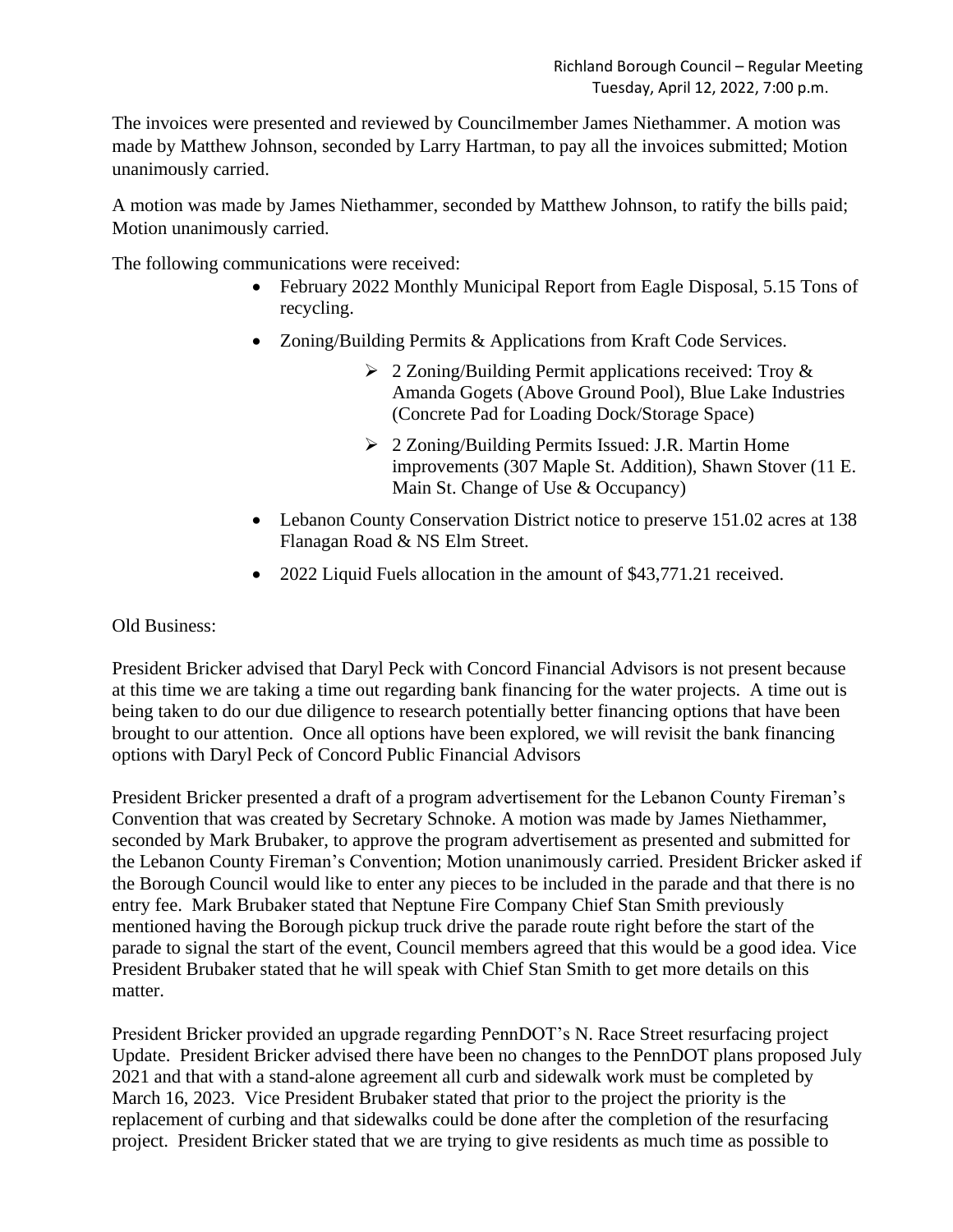address this matter however it has been extremely difficult to obtain any definitive answers from PennDOT regarding the specific parameters of the project. Council member James Niethammer inquired if PennDOT will be providing line and grade for N. Race Street. Vice President Brubaker stated that they will not be providing line and grade and that the understanding is with this type of project the requirement will be for curbing to match the existing. Vice President Brubaker stated that his opinion is to hold a meeting for the residents of N. Race Street and have Becker Engineering present to explain the project and answer any questions that may arise. President Bricker directed Secretary Schnoke to request dates that a member of Becker Engineering is available and to facilitate the organization of a street meeting as soon as possible to provide residents with as much time as possible to mitigate this issue. Michelle Voydik asked if the state will be redoing the storm drains, Vice President Brubaker advised that the state has given no definitive answer and that they will not know until they start tearing things up whether they will be replaced or not, and that the Borough has no control over the matter as it is a state road. Michelle Voydik expressed her concern especially regarding the storm drain in front of Bevan Allen's home, Vice President Brubaker expressed that he shares and agrees with Michelle Voydik's concerns but unfortunately, we have been unsuccessful in being able to secure definitive answers from PennDOT and are unable to accurately address her concerns at this time. Vice President Brubaker stated that in his opinion this matter should be handled in the same manner as past curb and sidewalk replacement projects completed on other Borough roads. A motion was made by Mark Brubaker, seconded by James Niethammer, to have a N. Race Street Project public meeting; Motion unanimously carried.

President Bricker provided an update on the Speed Limit Adjustment request submitted to PennDOT by Becker Engineering. President Bricker advised that state roads N. Race Street, Main Street, and Chestnut Street will be changed from the current speed limit of 35mph to 25 mph and that per PennDOT's research the request to decrease the speed limit on linden Street and Poplar Street is not justified.

President Bricker provided an update regarding the storm water pipe located at 213 E. Main Street. President Bricker advised that we are still researching deeds to determine the ownership pertaining to the maintenance of the pipe.

President Bricker provided an update regarding the development and implementation of a master plan for Richland Borough parks and recreation areas. President Bricker advised that Chuck Strodoski of YSM Landscape Architects stated that a master plan with public participation is critical to obtaining grant funding as grant applications are graded on a point system and this category is the highest weight section. Mr. Strodoski stated that YSM has not assisted any communities attempting to get grant funding without having a master plan with public participation in place. President Bricker stated that if YSM is authorized to move forward, a plan could be completed and in place for the next grant round in April 2023 and if successful, the grant would be awarded in January of 2024 and construction and installation would take place the summer of 2024. The cost to develop a Parks and Recreation master plan would be \$9,800.00 and would include a plan encompassing all Borough property. A motion was made by Matthew Johnson, seconded by Travis Randler, to authorize YSM Landscape Architects to move forward with the development of a master plan with public participation for the grant application for funding of a new playground.